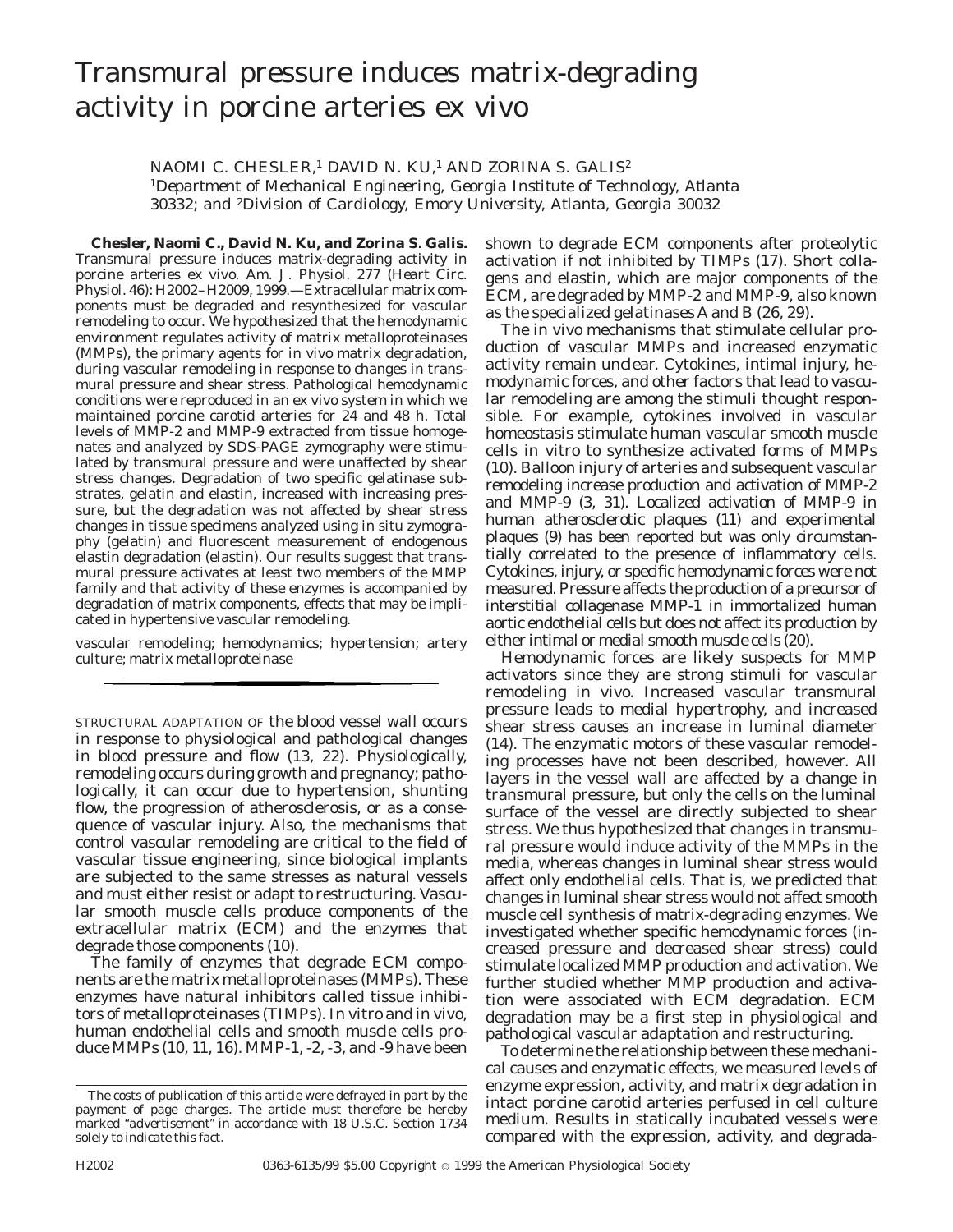tion in ipsilateral or collateral arteries subject to 24 or 48 h of altered flow and pressure ex vivo. Expression and activity of gelatinases in the arterial wall were analyzed with immunohistochemistry and SDS-PAGE zymography, respectively. Matrix-degrading activity was assessed from quantification of elastin autofluorescence and by in situ zymography using a fluorescent gelatin substrate.

Traditionally, the effect of the hemodynamic environment on vascular remodeling is studied using in vivo models, which cannot separate the effect of hemodynamic forces from other systemic influences. The alternative of studying vascular cells in vitro is limited by the absence of ECM components and proper cellular architecture. The ex vivo perfusion system is a compromise modality for vascular investigation that is more physiological than cell culture and less costly and more easily controlled (hemodynamically and biochemically) than in vivo studies (6). Therefore ex vivo techniques were chosen for this investigation.

## **METHODS**

*Ex vivo perfusion system*. Carotid arteries were harvested directly from abattoir animals (6-mo-old Landrace pigs) soon after exsanguination. They were immediately rinsed with a saline solution containing antibiotics and then were stored on ice for transport to the laboratory. After testing the vessels for leaks and tying off small side branches, the vessels were rinsed several times in sterile PBS (MediaTech, Herndon, VA) with 2% penicillin-streptomycin (Sigma Chemical, St. Louis, MO) and were mounted in physiological orientation between two cannulas. These cannulas were inflow and outflow conduits for DMEM (Sigma) with 5% dextran (Sigma) added to obtain a physiological fluid viscosity in the flow loop. The vessel was then surrounded by DMEM in a sterilized chamber. Appropriate gas exchange was provided through sterile airflow filters connected to both the flow loop and chamber media (independently) to maintain physiological pH,  $Po_2$ , and Pco<sub>2</sub>. Normothermia was ensured either by independent closed-loop heating and control of the internal and external media or by placing the system in a temperature-controlled incubator. This ex vivo perfusion system was described in detail elsewhere (6).

In steady (fully developed, laminar) flow, shear stress is determined by fluid flow rate, fluid viscosity, and vessel diameter according to the relationship

$$
\tau = \frac{32\mu Q}{\pi D^3}
$$

where µ is the fluid viscosity, *Q* is the flow rate, and *D* is the vessel internal diameter (21). Physiologically, arteries adapt to maintain a wall shear stress of  $\sim$ 15 dyn/cm<sup>2</sup> (14, 35). For a viscosity of 4 cP and a diameter of 0.5 cm, a steady flow rate of 275 ml/min gives approximately this shear stress. Decreasing the flow rate by a factor of 10 similarly decreases the shear stress.

An appropriate length of rigid metal tubing preceded the vessel in the flow loop to ensure that the flow was fully developed and laminar. Transmural pressure was varied independently of the shear and flow parameters. Typically, the bath media was kept at atmospheric pressure, whereas the luminal pressure was varied with a pressure control valve. Pressure was measured with a pressure sensor (model 60–3002; Harvard, South Natick MA; range 1–1,000 mmHg).

A steady shear stress of 15 dyn/cm<sup>2</sup> (normal) or 1.5 dyn/cm<sup>2</sup> (low) was maintained for 24 or 48 h at either 100 or 200 mmHg (normal or high, respectively) transmural pressure. The control vessel was incubated (for either 24 or 48 h) in the external bath media with zero pressure and zero flow. At the end of the experiment, vessels were divided into sections that were either flash-frozen in liquid nitrogen for later homogenization or frozen in tissue-freezing medium (optimum cutting temperature compound; Miles, Elkhart, IN) for processing by histochemical techniques. Expression and activity of MMP-2 and MMP-9 in the homogenized tissue was analyzed by SDS-PAGE zymography. The local activity and expression of these enzymes were analyzed with in situ zymography performed on the frozen sections. Immunohistochemistry and medial elastin quantification techniques localized and quantified the presence of MMP-2 and MMP-9 and the degradation of elastin by active elastases.

*SDS-PAGE zymography*. Proteins with gelatinolytic activity were identified by electrophoresis in the presence of SDS (Bio-Rad, Hercules, CA) in 10% discontinuous polyacrylamide gels containing 1.0 mg/ml gelatin (Bio-Rad). With this method, after electrophoretic migration, proteins with gelatinolytic activity can be detected due to their capacity to digest the gelatin substrate incorporated into the SDS-PAGE gels. Tissue samples were homogenized using 1% by volume Triton X-100, 100 mg/ml SDS, 2 mg/ml sodium azide, and 100 mg/ml deoxycholic acid in PBS stored at 4°C. Homogenized tissue samples were loaded on gels directly. Protein concentration was assayed with a modified Bio-Rad assay (Bio-Rad). Equal amounts of protein (30 µg) were loaded in each lane. The proteins in the gels were renatured by exchanging SDS with Triton X-100 (2 10-min incubations with 2.5% Triton X-100; Sigma). The gels were subsequently incubated overnight at 37°C in 50 mM Tris·HCl, pH 7.4, containing 10 mM CaCl2 and 0.05% Brij 35. At the end of the incubation, gels were stained with Coomassie Brilliant Blue G (Sigma). Proteins having gelatinolytic activity were then visualized as areas of lytic activity on an otherwise blue gel. Migration of proteins was compared with that of prestained low-molecular-weight range markers (Bio-Rad). The Bio-Rad Gel-Doc system was used to quantify the activity data (20).

*Immunohistochemistry*. Immunostaining for MMP-2 and MMP-9 was performed on frozen sections. After being fixed in acetone and dried, specimens were washed with PBS and preincubated with 0.3% hydrogen peroxide in PBS for reduction of endogenous peroxidase activity. Specimens were then incubated for 60 min at room temperature with primary anti-MMP-2 or anti-MMP-9 antibodies (Oncogene Science, Cambridge, MA) diluted in PBS plus 10% horse serum (Dako, Carpinteria, CA). After being washed in PBS and then in 100 mM Tris·HCl containing 150 mM NaCl and 2% horse serum, biotinylated secondary antibodies (Calbiochem, San Diego, CA) were applied, followed by avidin-biotin-peroxidase complexes. Sections were counterstained with hematoxylin-eosin (Sigma). Some specimens were also processed without the primary antibody as negative controls.

*Quantification of endogenous elastin*. Elastin was visualized in frozen tissue sections due to its endogenous fluorescence (4) using the blue filter on a Zeiss fluorescence microscope. Images at  $\times 10$  magnification under fluorescent light were captured with a charge-coupled device (CCD) camera and the ImagePro software package. ImagePro Plus 3.0 was used to quantify the presence of elastin and the pattern of elastin autofluorescence in tissue cross sections. Specifically, elastin objects were counted within the domain between the adventitia and intima as demarcated by fluorescing collagen bundles at the edge of the outer media and the internal elastic lamina at the inner media. An elastin object was defined as three or more contiguous pixels above a certain threshold of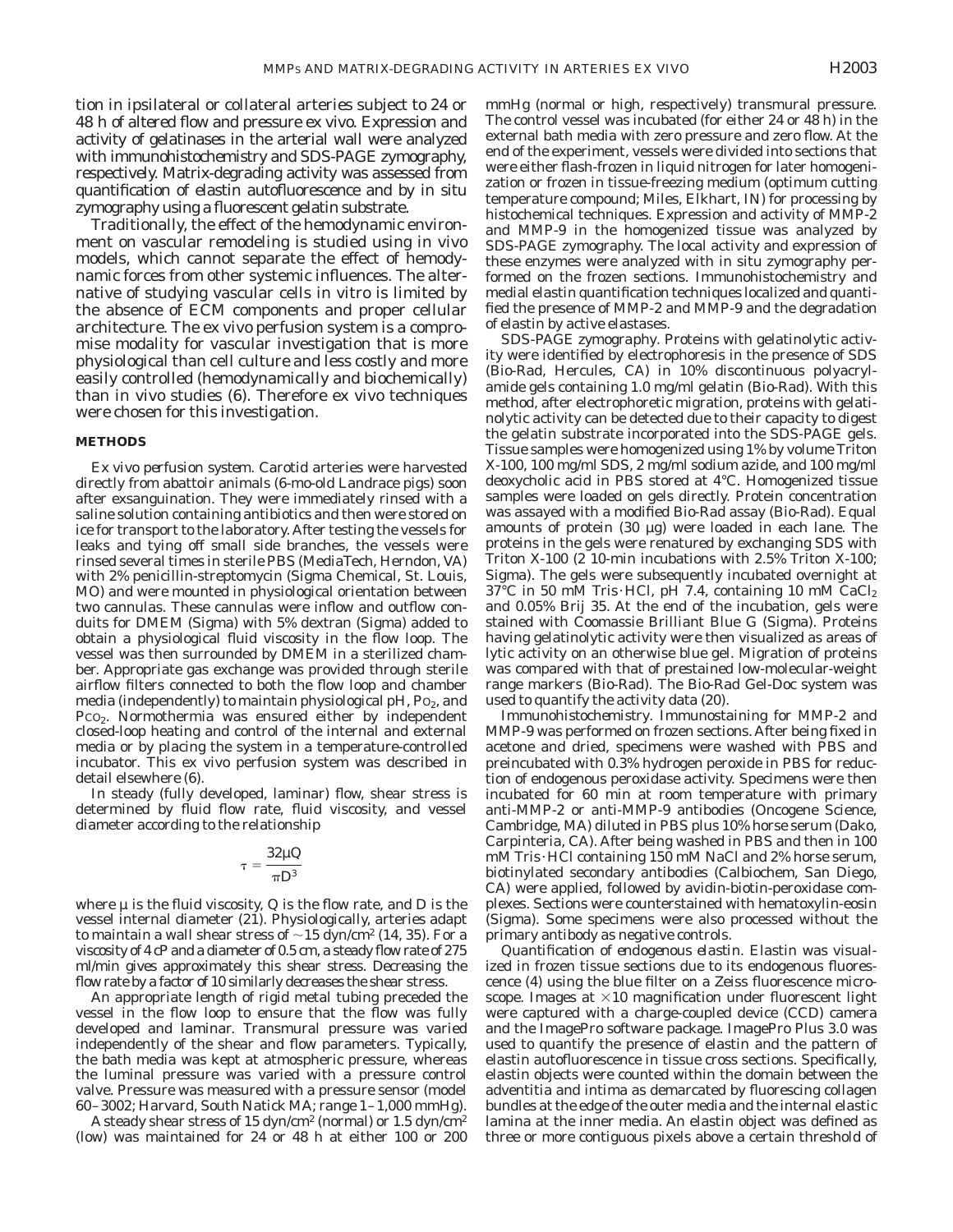luminosity. This threshold was determined independently for each image since we did not assume that lighting conditions were identical for all images captured. Fourth-order smoothing was imposed on object boundaries to reduce noise. Measured quantities included object area, luminosity, length, width, and object area as a percentage of the total irregular object area (i.e., the media). Object statistics were computed by the ImagePro software package and were saved to a spreadsheet for further analysis.

*In situ zymography*. In situ zymography was performed on tissue sections as described previously (12). Briefly, tissue specimens were incubated on slides coated with FITC-labeled gelatin in a humidified chamber for 1–4 days with maximum contrast visible at 3 days. Lysis of the fluorescent gelatin substrate demonstrates the presence of active enzymes and localizes the sites of enzymatic activity in the tissue.

### **RESULTS**

Viability of the artery for 7 days in this apparatus was confirmed by the following two assays: one in situ and one in vitro (data not shown). Arterial vasoconstriction in response to norepinephrine and vasodilation in response to a subsequent dose of ACh were measured with a CCD video camera. Because this pathway requires an intact endothelium and the response requires contractile smooth muscle cells (24, 27), the viability of the entire artery was tested. In vitro testing demonstrated that endothelial cells harvested from the artery after 7 days in organ culture proliferated in sterile cell culture conditions. Morphological assessment of the arterial endothelium after perfusion by scanning electron microscopy studies also revealed a healthyappearing, intact endothelium.

*Levels of MMP-2 and MMP-9 expression*. Quantitative measurements of total levels (zymogen and activated forms) of MMP-2 and MMP-9 in arterial tissue homogenates by SDS-PAGE zymography showed increasing expression with transmural pressure at both 24 (data not shown) and 48 h (Fig. 1). Tissue extracts of vessels subjected to 100 mmHg transmural pressure for 24 h under normal flow conditions (15 dyn/cm2 shear stress) contained significantly more MMP-2 than control vessels maintained at zero pressure with zero flow  $(P < 0.05)$ . Vessels perfused at 200 mmHg contained more MMP-2 than control conditions but less than vessels perfused at 100 mmHg. However, the difference



Fig. 1. Effects of transmural pressure and flow on total levels of matrix metalloproteinase (MMP)-2 and -9 in homogenates of arteries maintained ex vivo for up to 48 h, as quantified from SDS-PAGE zymography. *A*: MMP-2 levels at 48 h were quantified from densitometric analysis of gelatin-containing SDS-PAGE gels. Under either normal or low-flow conditions, vessels subjected to 100 mmHg transmural pressure show significantly more activity (\*  $P$  < 0.02) than the static, 0 pressure control or than the vessels subjected to 200 mmHg transmural pressure.  $\ddot{B}$ : MMP-9 levels at 48 h as quantified from SDS-PAGE zymography. Under either normal or low-flow conditions, arteries subjected to 200 mmHg transmural pressure show more MMP-9 than arteries maintained at 100 mmHg and significantly more MMP-9 ( $*P < 0.05$ ) than the arteries maintained under static, 0 pressure control. Values obtained in independent experiments ( $n = 3-4$  vessels for each condition) were measured from gels by scanning densitometry and were normalized to respective control levels. Bars represent averages  $\pm$  SD. *C*: raw SDS-PAGE data for homogenates at normal flow conditions for 48 h in the 72-kDa range showing the zymogen (pro-MMP-2) and activated (MMP-2) forms. *D*: raw SDS-PAGE data for homogenates at normal flow conditions for 48 h in the 92-kDa range.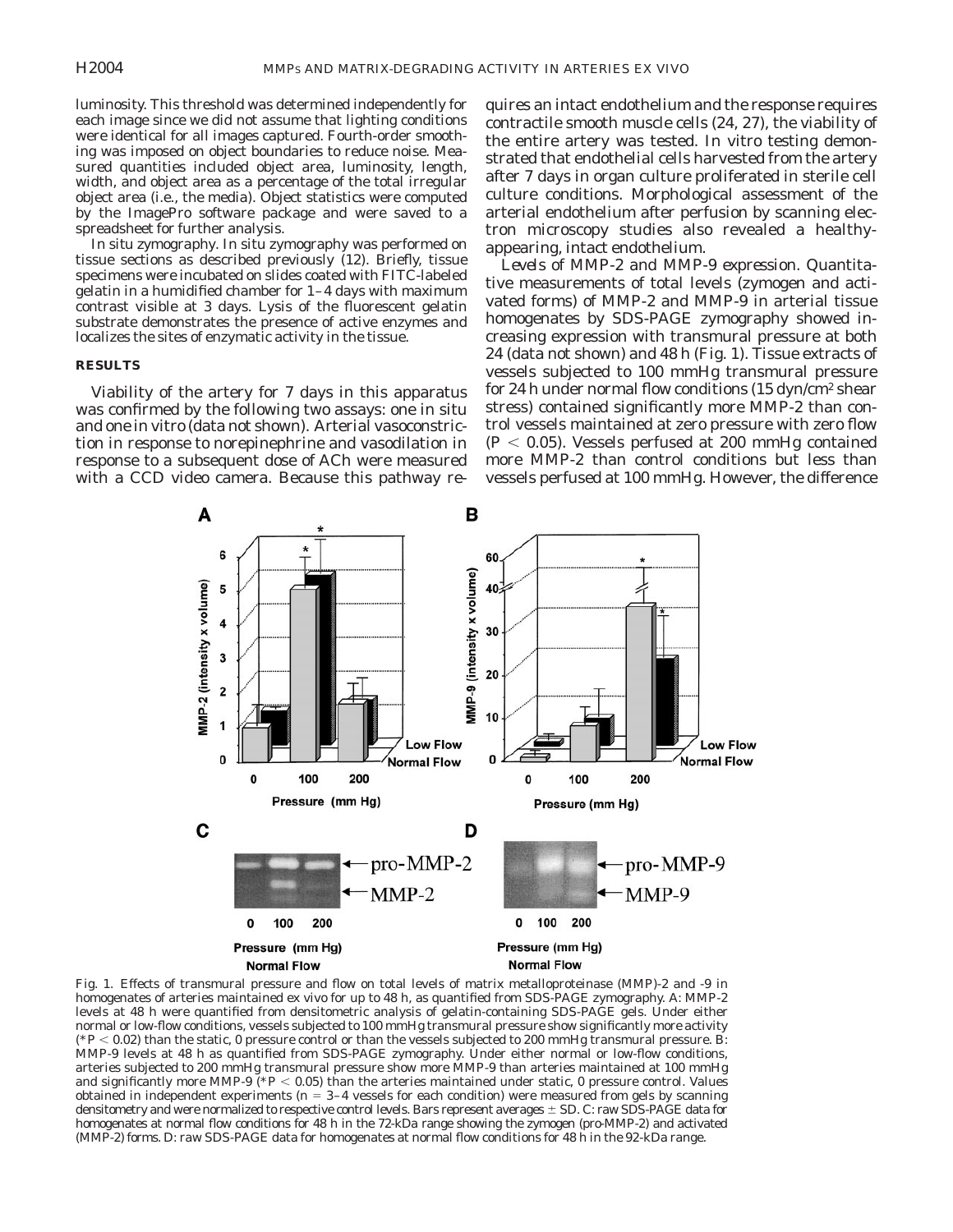between the 200 mmHg condition and 100 mmHg was not statistically significant at 24 h. After 48 h, this trend obtained statistical significance (Fig. 1*A*). Vessels subjected to 100 mmHg transmural pressure showed fivefold more MMP-2-associated activity than control vessels ( $P < 0.02$ ) and roughly threefold more activity than vessels perfused at 200 mmHg  $(P< 0.02)$ . Total levels of MMP-2 at 200 mmHg were not statistically different from control values, and flow did not affect MMP-2.

Transmural pressure also induced MMP-9 activity in porcine carotid arteries. After 48 h in perfused organ culture (Fig. 1*B*), MMP-9 levels at 100 mmHg transmural pressure were higher than control levels, although not statistically significant. Levels of MMP-9 extracted from arteries perfused at 200 mmHg, quantified by SDS-PAGE zymography, were roughly 30-fold higher than control levels ( $P < 0.05$ ) in the normal shear stress conditions and 20 times higher than control levels in the low shear conditions.

*In situ gelatinase activity and MMP-2 and MMP-9 expression*. Use of homogenized tissue allows quantification of total levels of MMPs but obscures any local effects on MMP expression or activity. Thus we investigated local distribution of MMP activity and matrix degradation in histological specimens. Immunocytochemical detection of MMP-2 protein showed that transmural pressure affected the distribution of MMP-2 expression across the arterial wall (Fig. 2). In the control arteries (zero pressure, zero flow condition), MMP-2 was weak and homogeneously distributed throughout the wall. In contrast, overall staining in the vessels perfused under pressure was increased, and MMP-2 expression was highest in the outer media. More importantly, the gelatinolytic activity detected using in situ zymography, a method that allows identification of active gelatinases, was absent in the control vessels, whereas it was present in vessels perfused at 200 mmHg. In vessels maintained at 100 mmHg, both degradation (by in situ zymography) and expression (by immunohistochemistry) were visible throughout the vessel wall, distributed homogeneously (data not shown). Furthermore, at 200 mmHg, gelatin degradation colocalized with areas of intense MMP-2 staining in the outer tunica media, suggesting that transmural pressure increased not only MMP-2 expression but also the enzymatic activity.



Fig. 2. Distribution of MMP-2 expression and gelatinolytic activity by immunocytochemistry (*A* and *B*) and by in situ zymography (*C* and *D*) of vessels maintained for 24 h in artery culture. *A* and *C*: representative specimens of control vessels (maintained at 0 mmHg). Control vessels present low levels of homogeneously distributed immunopositive MMP-2 and no gelatinolytic activity. *B* and *D*: arteries maintained at 200 mmHg. In the first specimen, MMP-2 staining was strongest in the outer media (arrows); the intense staining colocalized with gelatin degradation (dark areas) in the second specimen. Specimens for in situ zymography (*C* and *D)* were incubated on the FITC-labeled gelatin substrate for 3 days. White dotted lines mark the luminal side of the artery. Gelatin degradation is evident in the 200 mmHg vessel in the outer media as loss of fluorescence, whereas little loss of fluorescence is seen in the static control vessel. Negative controls not shown. All images were taken at  $\times 10$  original magnification and were scaled identically.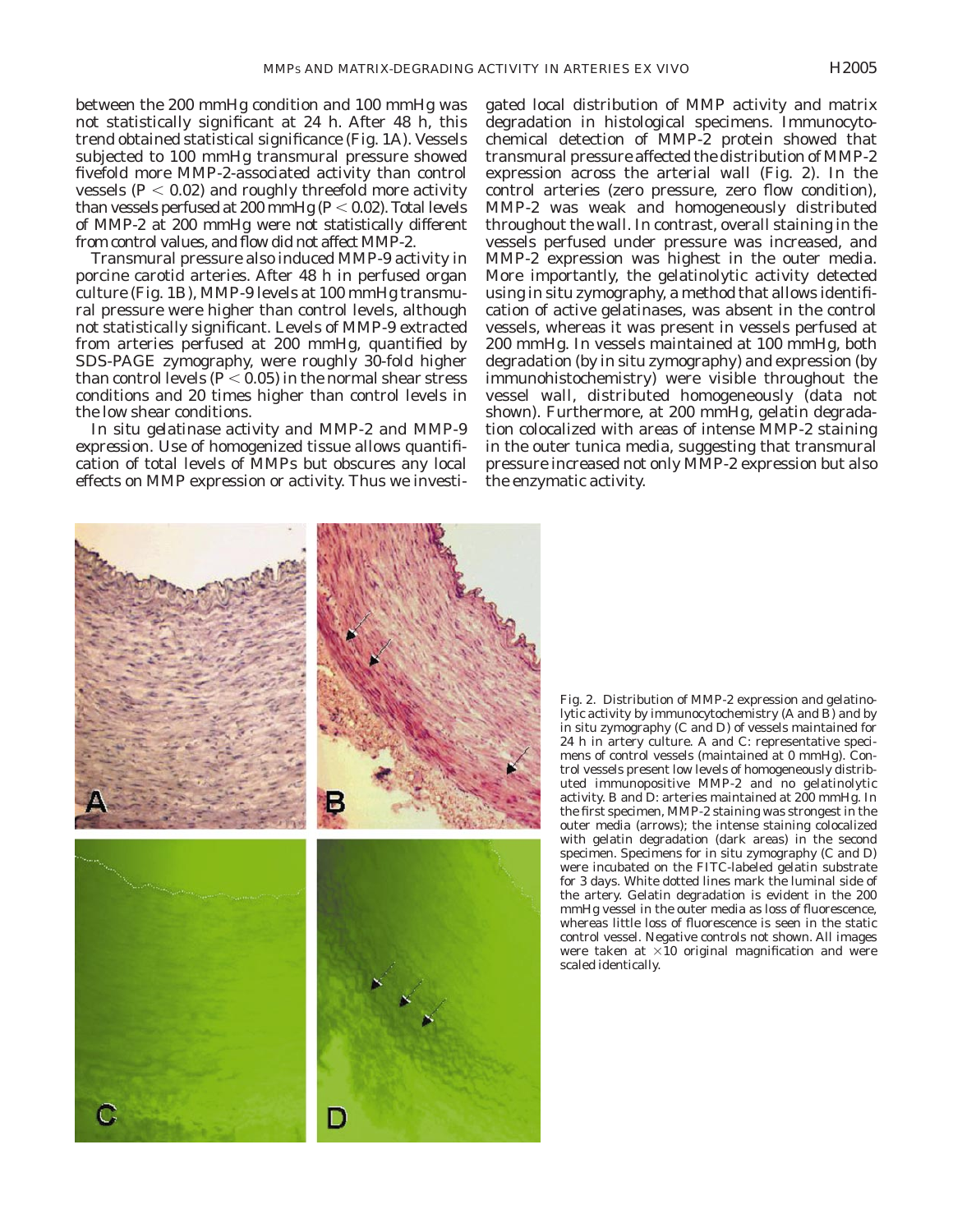Immunohistochemistry staining for MMP-9 in vessels maintained at 0, 100, and 200 mmHg for 24 h (Fig. 3, *A*, *B*, and *C*, respectively) showed that MMP-9 expression also increased with increasing transmural pressure. In contrast to the static condition (*A*), at pressures of 100 mmHg, intracellular staining of smooth muscle cells was evident (*B*). In arteries maintained at 200 mmHg, more intense MMP-9 staining was seen throughout the vessel, and endothelial cells also stained positive (*C*). Furthermore, increasing pressure visibly altered the pattern of endogenous elastin, a substrate for gelatinases. Representative fluorescent images of elastin content in cross sections from vessels cultured for 48 h under normal flow conditions are shown in Fig. 3, *D–F*.

Because both MMP-2 and MMP-9 are effective elastases and collagenases (26, 29), activated forms of either enzyme can degrade elastin effectively. Quantification of the elastin content supported the visual impression of increased MMP expression and matrix degradation found by examination of MMP immunostaining, in situ zymography, and elastin autofluorescence (Fig. 4). Image analysis of endogenous elastin showed that control vessels contained large amounts of elastin, predominantly in long, contiguous elastic laminae in cross section. The total percentage area of elastin occupied in sections of arteries cultured at the different pressure and flow conditions is shown in Fig. 4*A*. All differences between pressure conditions (within each flow group) were statistically significant, with  $P < 0.05$ . Differences between flow conditions at the same pressure were not statistically different, suggesting that decreasing the shear stress had no effect on the elastin content. The mean percentage area of each elastin structure occupied within the cross section of the arterial wall at different pressure and flow conditions is shown in Fig. 4*B*. In this case, the average area of each elastin segment was plotted instead of the summation of all areas. Arteries subject to transmural pressure for 48 h showed less elastin content overall, and the elastin



Fig. 3. Effect of ex vivo transmural pressure on localization of MMP-9 expression and endogenous elastin fluorescence in porcine arteries. Immunohistochemistry staining for MMP-9 in vessels maintained at 0 mmHg (*A* and *D*), at 100 mmHg (*B* and *E*), and at 200 mmHg (*C* and *F*) for 48 h. *A*: in unpressurized arteries, no positive staining was visible. *B*: positive perinuclear staining for MMP-9 is present in approximately one-half of the smooth muscle cells in the section, whereas no staining is detectable in the endothelial cells. *C*: increased positive staining of smooth muscle cells and endothelial cells is detectable in arteries maintained at higher transmural pressure. All images were taken at  $\times$ 40 original magnification and were scaled identically.  $D-F$ : representative images of elastin autofluorescence in vessels perfused for 48 h at 0 (*D*), 100 (*E*), and 200 (*F*) mmHg pressure. Internal elastic lamina on the luminal side of the vessel (*top*) and collagen bundles at the adventitial side (which fluoresce when found in the 3-part braided structure, *bottom*) are visible in all three images. *D*: in control vessels maintained at 0 mmHg, elastin lamellae are intact. *E*: increased pressure led to progressive fragmentation of elastin lamellae. Elastin lamellae in arteries maintained at 100 mmHg would be quantified as several small pieces of elastin. *F*: a few discontinuous lamellae near the internal elastic lamina can still be seen in arteries maintained at 200 mmHg. Images were taken at  $\times 10$  original magnification and were scaled identically.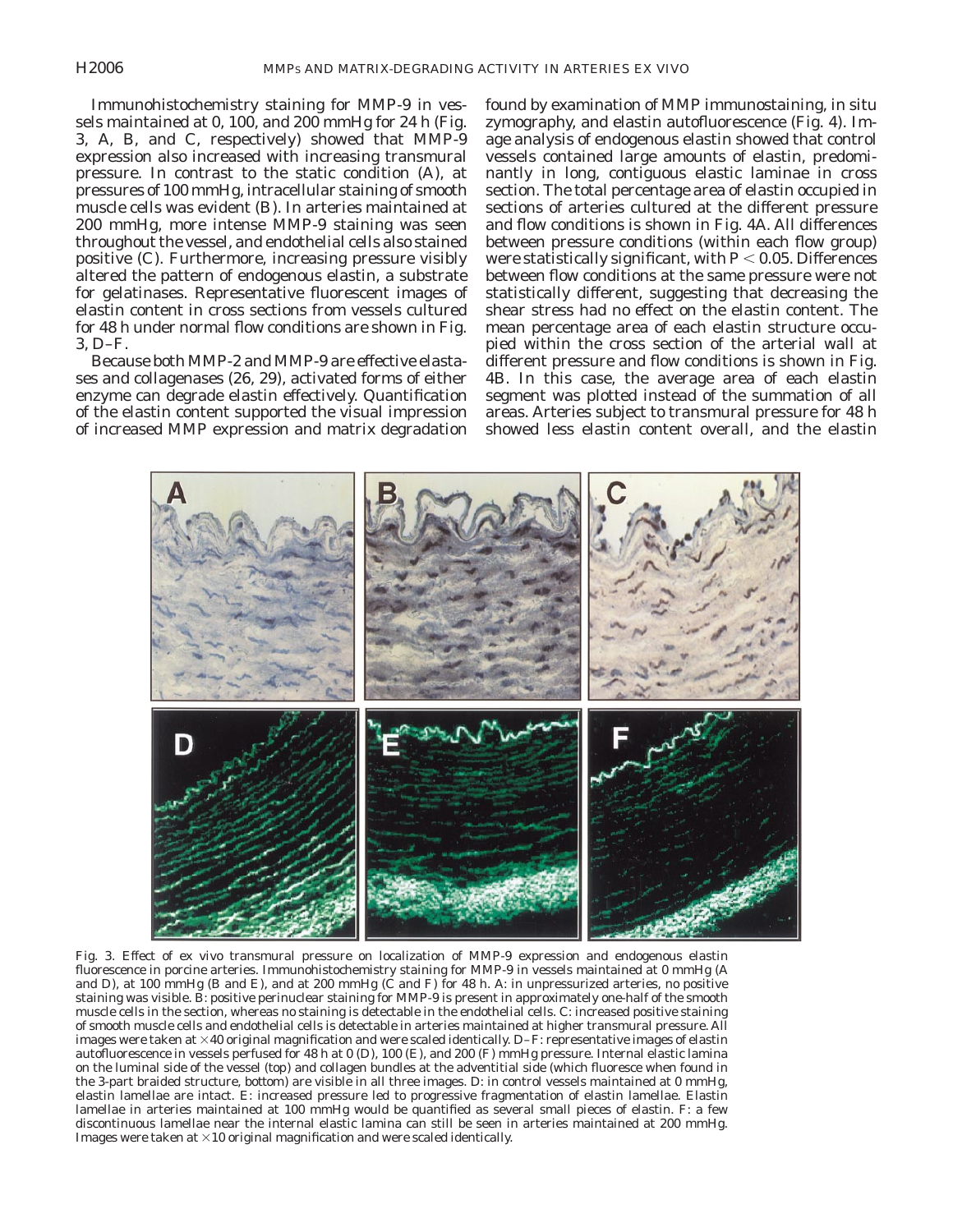

Fig. 4. Quantification of endogenous elastin in arteries maintained ex vivo for 48 h by image analysis of elastin autofluorescence. *A*: total percentage area occupied by elastin objects within the arterial wall in different conditions. Area occupied by elastin within the wall decreased with increasing transmural pressure. All differences from control are statistically significant (\* $P < 0.05$ , \*\* $P < 0.01$ , and \*\*\* $P < 0.001$ ). Differences between 100 and 200 mmHg conditions are also significant at each flow condition as indicated ( $P < 0.05$ ). Differences between flow groups at the same pressure are not significant. *B*: percentage area each individual elastin object occupies at different conditions. Data confirm that elastin lamellae are significantly shorter in the pressurized vessels, suggesting their fragmentation. Differences from control are statistically significant in both the normal (\*  $P$  < 0.05) and low-flow (\*\*\*  $P < 0.002$ ) groups. Bars represent averages  $\pm$  SD ( $n = 3-8$  vessels at each condition).

present was made up of shorter segments than those in the control vessels, suggesting elastin degradation or restructuring. Vessels cultured at 200 mmHg transmural pressure had the smallest elastin content and the most fragmented elastin. In both flow groups, the pressurized vessels were statistically different from the zero pressure control ( $P$  < 0.05 and  $\dot{P}$  < 0.002) but were not different from one another. The average luminosity of elastin in each specimen cross section was not different for any of the conditions, indicating that the threshold for elastin identification did not change with either pressure or flow.

## **DISCUSSION**

In vivo structural reorganization of arterial vessels has been previously studied in response to various hemodynamic perturbations. Changes in blood flow rate and shear stress over the course of six or more weeks were found to induce revisions in the internal radius until the wall shear stress was restored to control levels (5, 15, 18, 35). In adult rabbits, diameter changes to reduced flow were initially vasomotor in origin and became chronic within 2 wk without net changes in vessel wall elastin, collagen, or DNA (23). A combination of increased flow and changing pressure in a rat aortocaval fistula led to increased fistula diameter and increased wall elastin and collagen content (8). The enzymatic factors involved in low-flow remodeling were investigated by Bassiouny et al. (2), who found that low flow upregulated injury-induced MMP-2 mRNA and MMP-2 activity after 7 days. Doubling and halving of flow rates in the carotid arteries of immature rabbits led to significant changes in elastin structure within 5

wk, as measured by confocal laser microscopy in an en face view of the internal elastic laminae (34).

According to our analyses of homogenized tissue and histology, no changes in MMP activity or matrixdegrading activity were measured in vessels subject to low flow for 48 h or less compared with normal flow. The enzymatic upregulation due to low flow reported in vivo may require times of exposure longer than 48 h. Cell culture experiments that show endothelial cell morphological, biochemical, and structural changes to flow within minutes cannot take into account the effect of the underlying smooth muscle cells and ECM. We did not specifically investigate expression of MMP inhibitors (TIMPs) in the remodeling process. However, we used in situ zymography, which reveals the balance between degrading activity by active MMPs and inhibitory action of TIMPs.

In response to experimentally induced hypertension, new matrix synthesis, endothelial cell proliferation, and changes in smooth muscle cell morphology have been reported to occur (1, 8, 25, 28, 30, 32, 33). Typically, the vascular wall thickness increases monotonically with time after an increase in transmural pressure (8, 25). In rat aortas, increased fibronectin synthesis was shown to correlate with hypertension (28). Fibronectin expression in response to hemodynamic stimuli was studied in an ex vivo system similar to ours (1). After 3–5 five days in culture, expression of fibronectin was significantly higher at high transmural pressure (150 mmHg) compared with low (80 mmHg) or zero pressure and was potentiated by the addition of 20% FCS to the perfusate. In vitro, pressure-induced cyclic stretch was shown to stimulate endothelial cell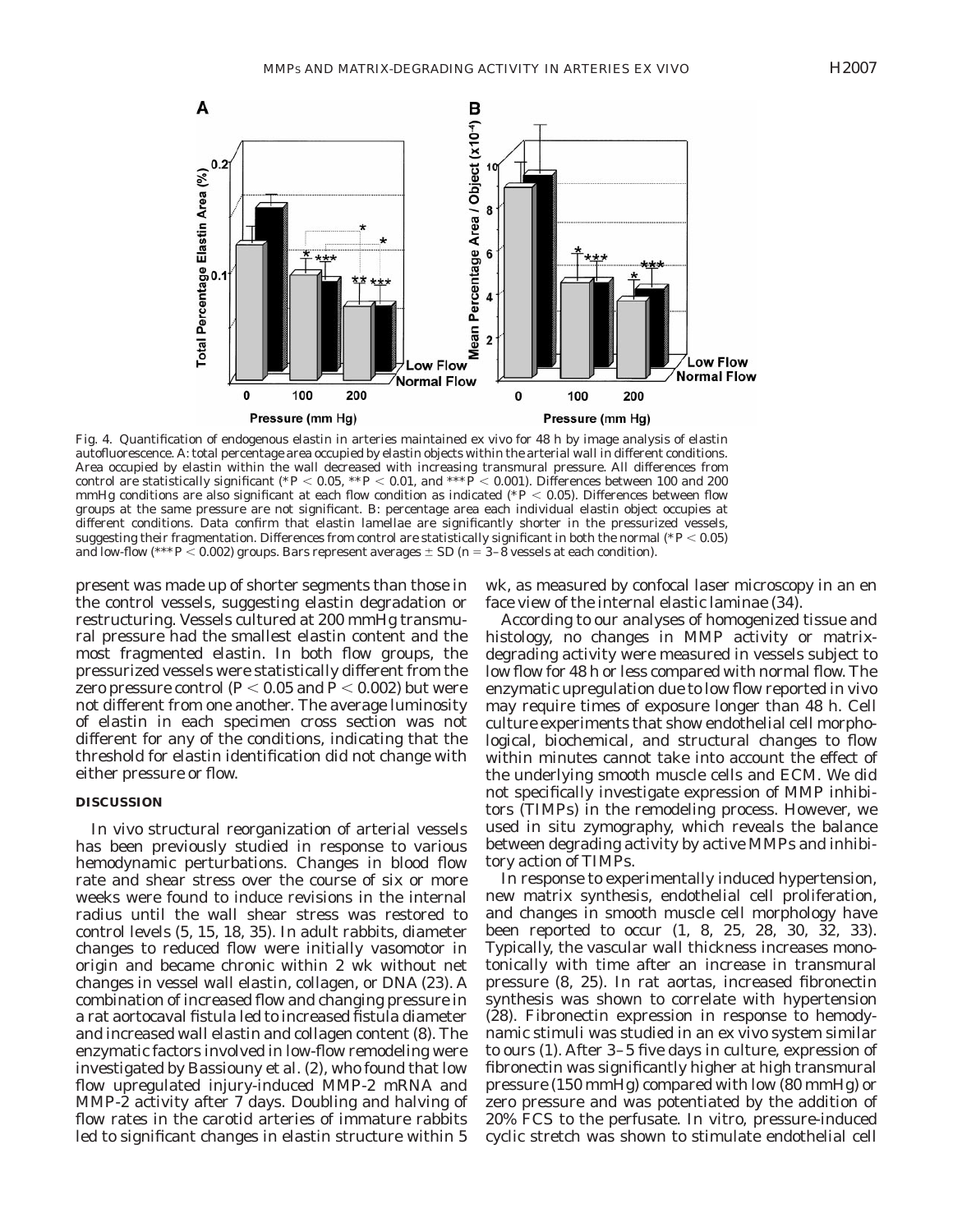proliferation (33) and to affect smooth muscle cell orientation (32) and morphology (30). Ambient pressure stimulated immortalized human aortic endothelial cells to increase MMP-1 (interstitial collagenase) production in another in vitro study (19).

Our data demonstrate localized, specific activation of matrix-degrading enzymes and degradation of elastin in response to increased transmural pressure. Control vessels incubated at zero pressure showed low levels of MMP expression and activity and maintained intact elastin. MMP-2 was expressed in these arteries, as detected in the homogenized tissue and by immunocytochemistry, but the expression was not associated with gelatin-degrading activity, as indicated by in situ zymography. We conclude that static conditions do not stimulate MMP activity and, in the absence of enzyme activity, medial elastin lamellae remain intact. MMP-2 extracted from whole tissue homogenates of vessels perfused at 100 mmHg, measured by SDS-PAGE zymography, was increased by about sixfold over static control vessels. Levels from homogenates of vessels perfused at 200 mmHg were not statistically different from control. However, immunohistochemistry and in situ detection of enzymatic activity showed intense staining and FITC-labeled gelatin degradation in the outer media in vessels maintained at 200 mmHg. Thus both MMP-2 expression and matrix degradation are locally enhanced at the higher transmural pressure (200 mmHg), although the increase was not detectable when the whole tissue content was analyzed. These observations suggest that variations in the local distribution of MMP-2 expression and activity may be more relevant to vascular remodeling than changes in the overall levels. Localized data were not sought using SDS-PAGE zymography but may warrant further study.

MMP-9 expression was typically undetectable or very low in control arteries in this study but increased monotonically with increasing pressure and was not significantly affected by decreasing flow rates below normal levels. The SDS-PAGE zymography data showed a robust increase over control in the higher-pressure vessels confirmed by histology. Elastin degradation also increased monotonically with pressure. The intermediate level of elastin degradation detected at the physiological mean in vivo pressure of 100 mmHg may be due to the sudden increase in pressure over static storage conditions (always  $<\!6$  h) or the steady, nonphysiological nature of the pressure stimulus. On the other hand, continual turnover of elastin in vivo likely occurs at pressures in the normal range. Analysis of correlation between elastin degradation and levels of MMP-9 in homogenates, measured by SDS-PAGE zymography, yielded a weakly positive correlation coefficient of 0.60.

Through these linked pathways for enzyme activation and matrix degradation, high pressure may enable vascular remodeling by breaking down structural impediments in the vessel wall. At 200 mmHg pressure, both MMP-2 and MMP-9 are expressed and may act in a combined fashion to degrade ECM components. Presumably, other mechanical or biochemical stimuli then induce matrix component synthesis in smooth muscle cells during a later stage of remodeling. Increased transmural pressure increased expression of MMP-9, inducible in smooth muscle cells, and led to degradation of elastin, a matrix component. Increased pressure affected the distribution of MMP-2, which is constitutively secreted by smooth muscle cells. Thus localized activation of MMP-2 and the associated localized degradation of gelatin (collagen substitute) may aid remodeling secondary to hypertension by removing specific structural components in the outer vessel wall. The mechanical advantage for prioritized degradation of the outer media versus the inner or entire media is unclear.

Our data demonstrate that enzymes that degrade ECM components are involved in the early structural changes that occur in response to increased transmural pressure and thus may be clinically relevant to early vascular remodeling in hypertensive vascular disease.

Transmural pressure induces MMP activity within 48 h ex vivo and results in elastin degradation. MMP-9 activity increases with increasing pressure up to 200 mmHg; total MMP-2 expression is significantly higher at 100 mmHg than at either 0 or 200 mmHg pressure and shows very localized distribution at the higher pressure. This localization is coincident with enzymatic gelatinase activity measured by in situ zymography. Vascular wall shear stress has no significant effect on MMP-2 or MMP-9 expression, elastin degradation, or gelatinolytic activity at early time points. Our data identify two agents that likely participate in the remodeling process secondary to hypertension and detail their stimuli in an ex vivo perfusion system. The relationship between hemodynamics and MMP activity is an important component of physiological and pathological vascular remodeling.

We thank Dr. Xiaoping Meng for technical assistance and Drs. Hai-Chao Han, Kreton Mavromatis, and Denis Godin for many helpful discussions.

This work was supported by grants from the Georgia Tech—Emory Biotechnology Research Center and National Heart, Lung, and Blood Institute Grant R01 HL-3943706A2.

Address for reprint requests and other correspondence: N. C. Chesler, 209A Votey Bldg., Mechanical Engineering, Univ. of Vermont, Burlington, VT 05405-0156 (E-mail: Naomi.Chesler@uvm.edu).

Received 3 February 1999; accepted in final form 16 June 1999.

#### **REFERENCES**

- 1. **Bardy, N., G. J. Karillon, R. Merval, J. Samuel, and A. Tedgui.** Differential effects of pressure and flow on DNA and protein synthesis and on fibronectin expression by arteries in a novel organ culture system. *Circ. Res*. 77: 684–694, 1995.
- 2. **Bassiouny, H., R. Song, X. Hong, A. Singh, H. Kocharyan, and S. Glagov.** Flow regulation of 72-kD collagenase IV (MMP-2) after experimental arterial injury. *Circ. Res*. 98: 157–163, 1998.
- 3. **Bendeck, M., N. Zempo, A. Clowes, R. Galardy, and M. Reidy.** Smooth muscle cell migration and matrix metalloproteinase expression after arterial injury in the rat. *Circ. Res*. 75: 539–545, 1994.
- 4. **Blomfield, J., and J. F. Farrar.** Fluorescence spectra of arterial elastin. *Biochem. Biophys. Res. Commun*. 28: 346–351, 1967.
- 5. **Brownlee, R. D., and B. L. Langille.** Arterial adaptations to altered blood flow. *Can. J. Physiol. Pharmacol*. 69: 978–983, 1991.
- 6. **Chesler, N. C., B. S. Conklin, H. C. Han, and D. N. Ku.** Simplified ex vivo culture techniques for porcine arteries. *J. Vasc. Invest*. 4: 123–127, 1998.